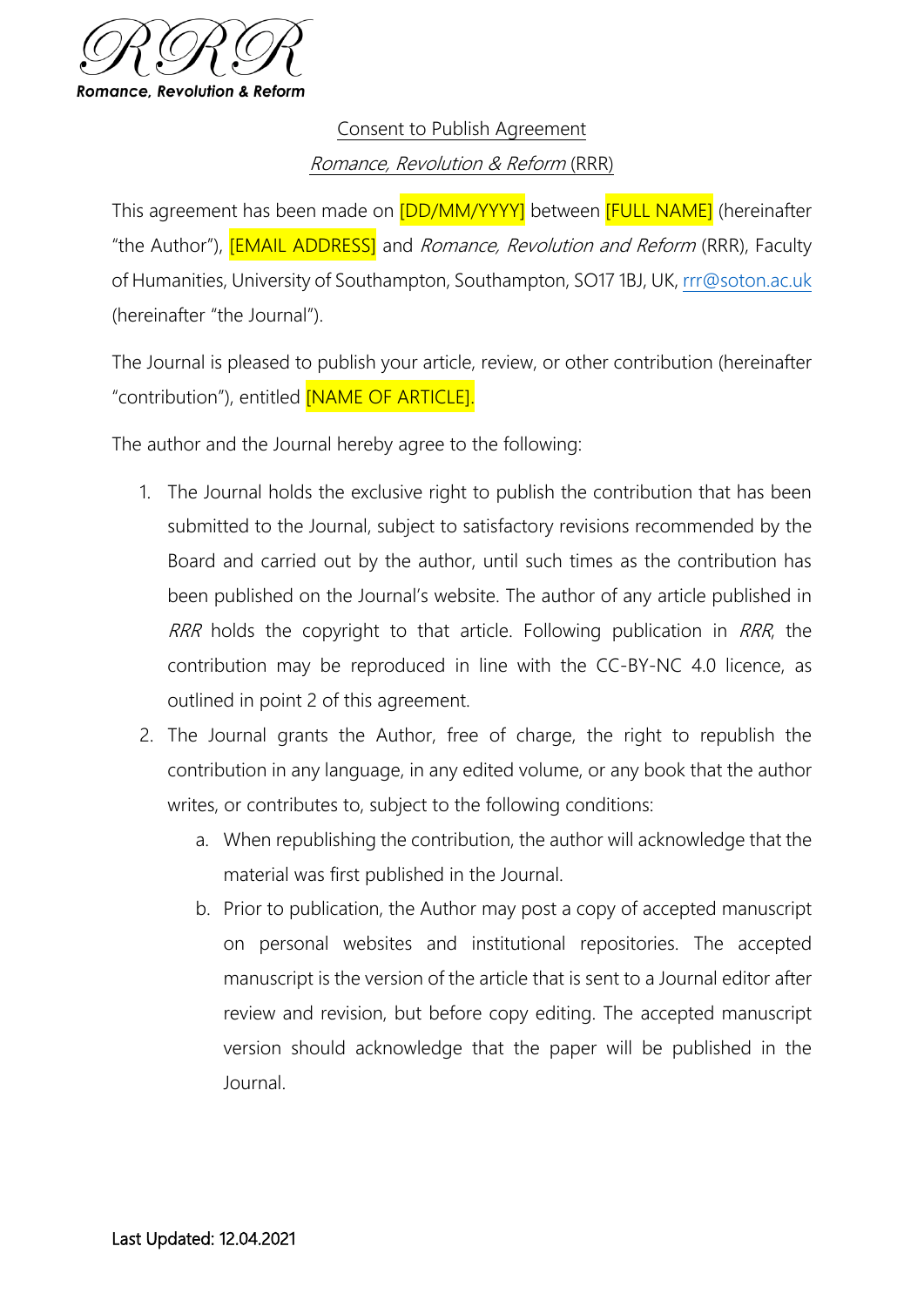

- 3. Single Authorship. The Author guarantees that he/she is the sole creator or author, of the contribution, and has the full power to make this agreement, and that the contribution does not infringe copyright or other proprietary rights of any other person, that it does not contain any libellous, or unlawful material, and does not invade the privacy of any other person.
	- a. Joint Authorship. If more than one person is the author or contributor to the articles, they must each sign an individual copy of this agreement, that guarantees that they are the only creators or authors, of the contribution, and have the full power to make this agreement, and that the contribution does not infringe copyright or other proprietary rights of any other person, that it does not contain any libellous, or unlawful material, and does not invade the privacy of any other person.
- 4. The Author(s) guarantee that the contribution is original and has not previously been published.
- 5. The Author accepts that the Journal will not publish the contribution, regardless of signing this agreement, if the contribution is found to be plagiarised, in breach of copyright, or has previously been published in any other medium. The submission will be subject to a thorough plagiarism check. All submissions will also be subject to a quality check and will need to be signed off by two members of the editorial board prior to going forward to publication.
- 6. The Author accepts that the Journal will not accept any financial liability, including, but not limited to, the paying of legal fees, should it be found that the contribution, or the material that it contains, is in any way unlawful.
- 7. The Journal will undertake to facilitate discussion between the complainant and the Author, in the event of a complaint being made about the contribution that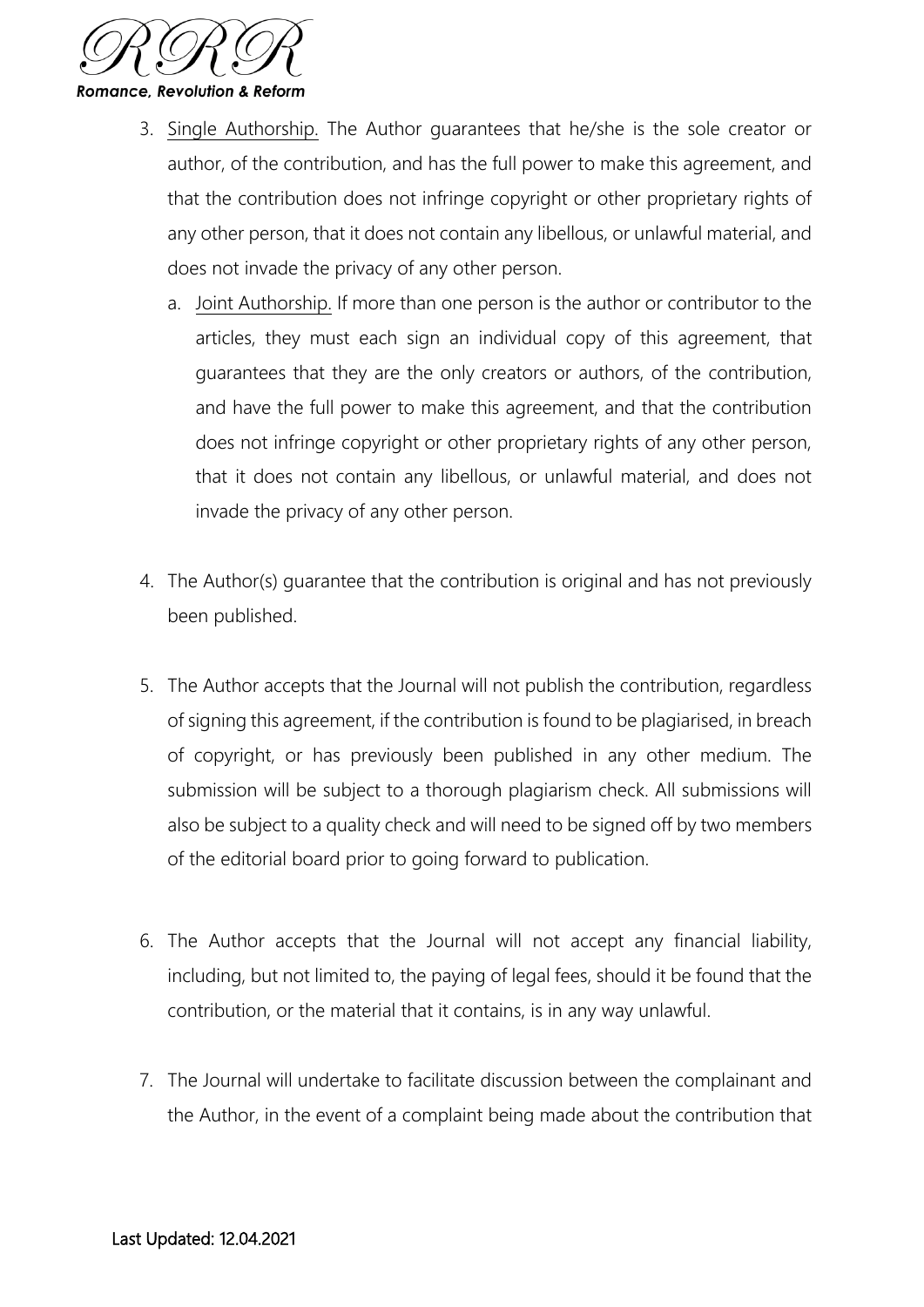

relates to offence, or breach of copyright. This commitment is subject to the following conditions:

- a. It is accepted that the Journal will not charge, nor expect to be charged, for its role in liaising between the complainant and the Author.
- b. The Journal will not engage in any discussion of financial compensation, but will only seek to achieve an amicable, non-financial, resolution to the complaint in order to allow the contribution to remain in the public domain, in a revised form that addresses the concerns of the complainant. For further details, please refer to the Take Down Policy on the Journal's website.
- c. The Journal cannot be held responsible if its assistance is unable to resolve the complaint.
- 8. The Author consents that the Journal will publish their name, email address, and short biography in the edition of the Journal which the contribution appears, all of which the Author will supply prior to publication.
- 9. The Journal agrees that it will not seek to gain any profit from the Author's contribution, through its sale, by licencing its publication by another organisation, or by any other method.
- 10. Illustrations may be included only at the discretion of the editors. If illustrations, or any other copyrighted materials, are reproduced in a contribution, the Author will bear all responsibility for:
	- a. Preparing the material according to the Journal's specifications, and providing it in an electronic format which corresponds to those specifications. Please see the Journal's Guidelines for Submission for further details.
	- b. Obtaining any necessary permissions in writing, and transmitting those permissions to the Journal prior to publication.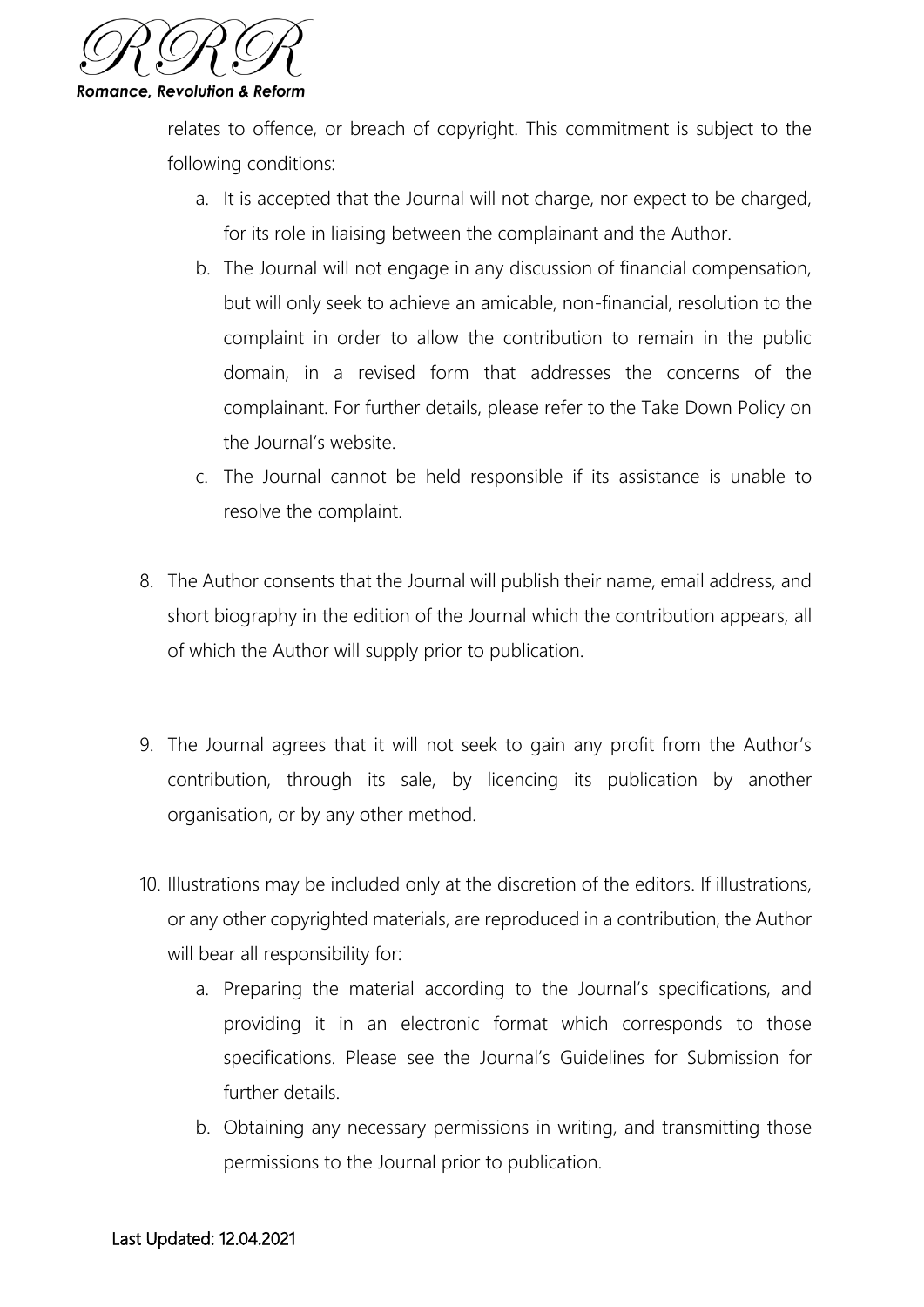

- c. Covering all costs and fees associated with any copyrighted materials and the permissions required.
- 11. The Journal will publish the contribution, free of charge, and without any restrictions to public access, on the Journal's website, and will supply the Author with a pdf copy of the edition of the Journal in which the contribution appears. A further pdf extract of the Journal, which only contains the contribution, will also be supplied to the author, who is free to use this within the parameters outlined in this agreement.
- 12. The Author acknowledges that they may be expected to make alterations to the first draft submitted to the Journal during the Call for Submissions, and to subsequent drafts, in order to meet the standards required for publication in the Journal. The author further acknowledges that they will be required to read, check and correct proofs of the work prior to publication. The Author accepts that the Journal will not publish the contribution, regardless of signing this agreement, if they fail to make the alterations and edits required to meet the necessary standards for publication in the Journal.
- 13. In exceptional circumstances the journal reserves the right to withdraw from this agreement. These circumstances include, but are not limited to, the liquidation of the journal, the journal being unable, despite extensive effort, to source double-blind reviews of the requisite quality, or in the event that peer-reviewers or copy editors find that the contribution is not of the necessary quality to be published in the journal.
- 14. The Author agrees that they will provide the final draft of their article in good time prior to publication, and in accordance with the Journal's timetable outlined in its Submission Handling Policy, which is available on the Journal's website. The Author further agrees that this final draft will conform in its entirety to the Journal's Guidelines for Submission, which are available on the Journal's website.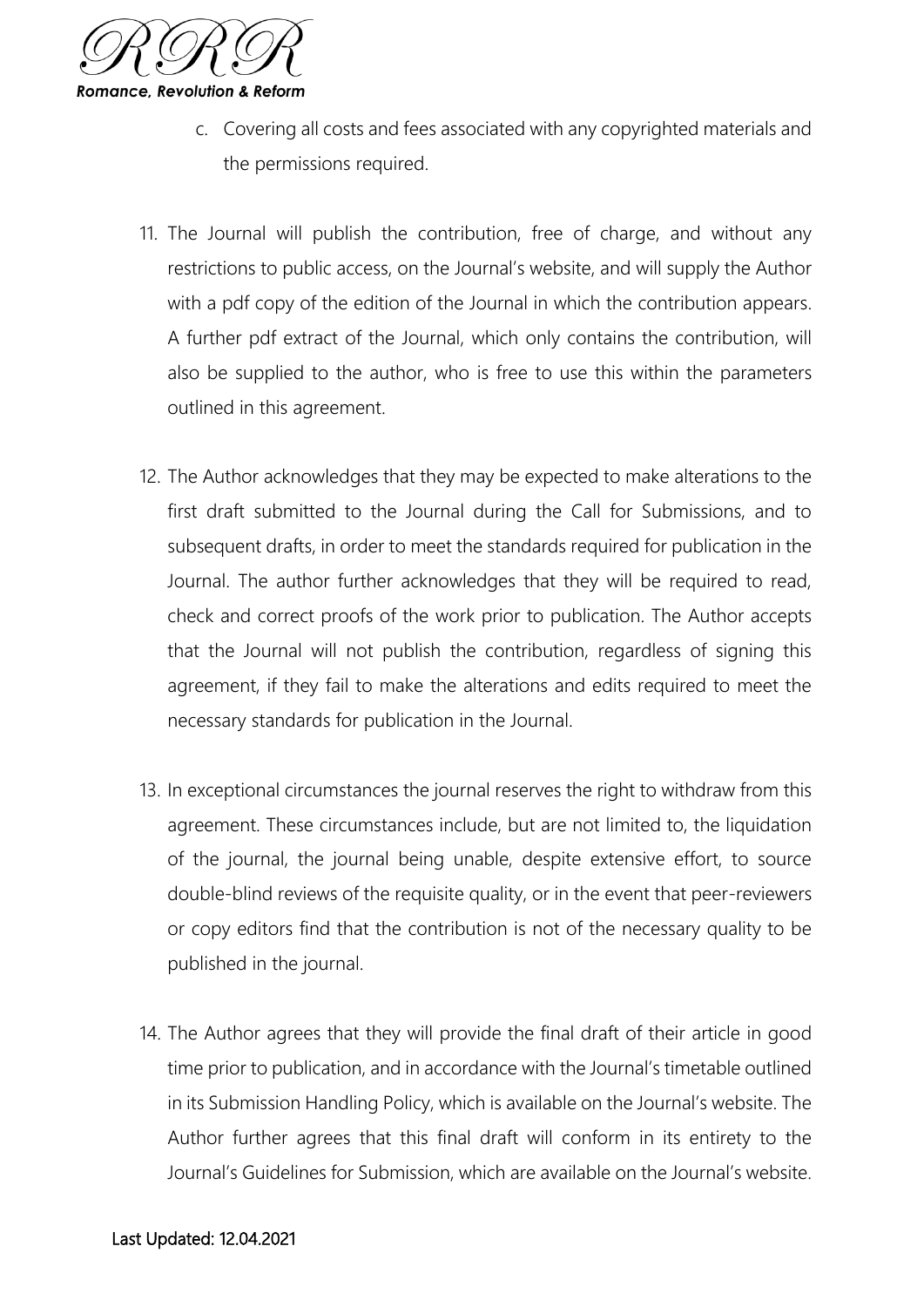

The Author accepts that the Journal will not publish the contribution, regardless of signing this agreement, if they fail to adhere to the requirements of this clause.

- 15. The Journal agrees to ensure that, upon publication, the author will be sent a digital version of the full edition of the Journal in which their article appears, a pdf document containing their article, and a link to the web page where their article appears.
- 16. The author agrees to the Journal depositing a copy of their article or review with the British Library. For book reviews, the author also permits the Journal to send a copy of their review to the company which published the book.
- 17. The Author confirms that they have read and understood the Journal's Privacy Policy available on the Journal's website.
- 18. Should any of these clauses be broken, then both the author and the Journal reserve the right to terminate this agreement, and neither side will be liable for any financial loss that has been incurred by either party.

Please sign and date this agreement, and return it, in its entirety by email to [rrr@soton.ac.uk.](mailto:rrr@soton.ac.uk)

This agreement is void if altered in any way from the original template, which is stored on the Journal's website in pdf format.

\_\_\_\_\_\_\_\_\_\_\_\_\_\_\_\_\_\_\_ \_\_\_\_\_\_\_\_\_\_\_\_\_\_\_\_\_\_\_

Author's Signature and Date Date Date **IINSERT AUTHOR'S NAME** 

Last Updated: 12.04.2021